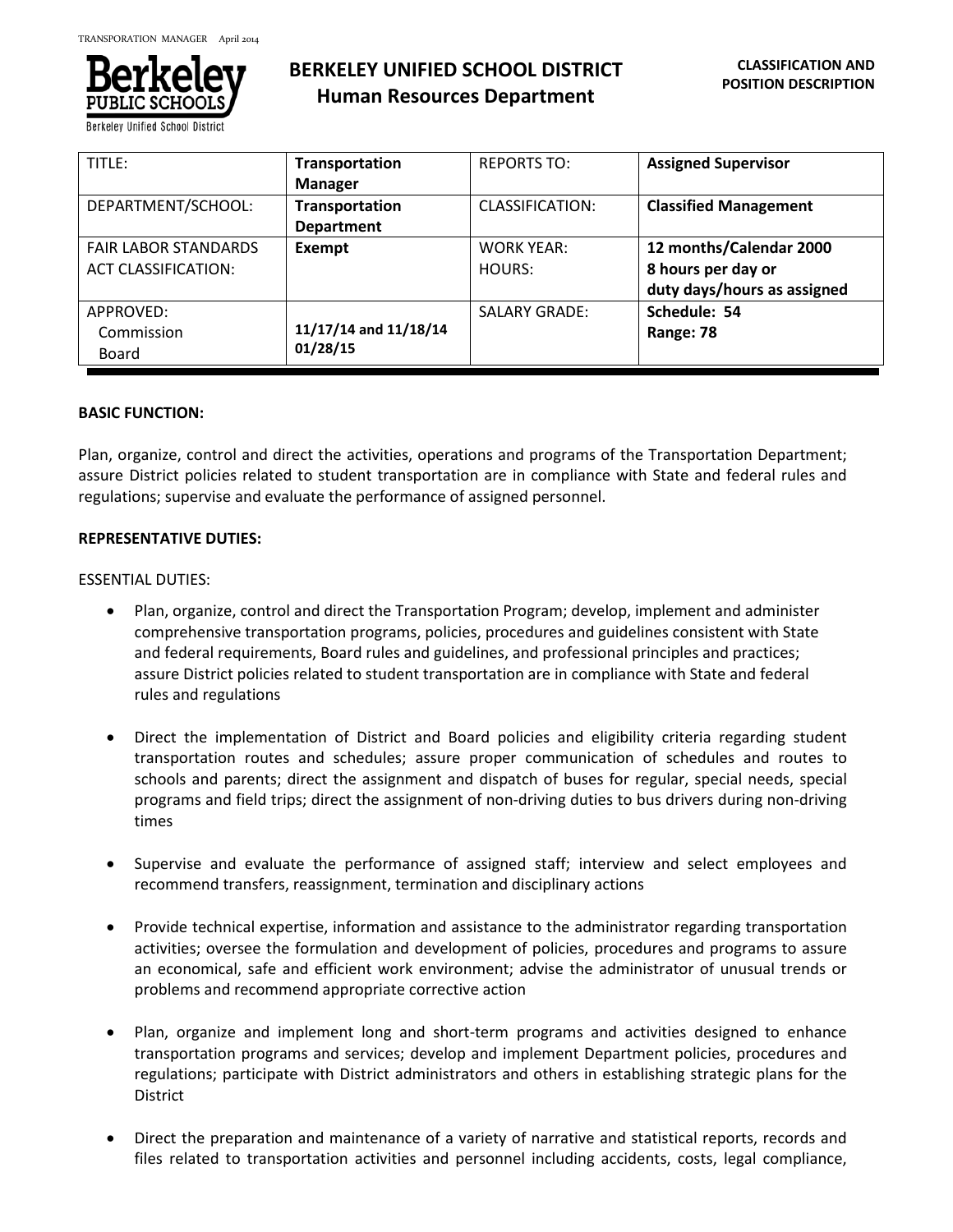personnel, certifications and registration, hazardous materials, pupil counts, inventories and others as assigned

- Direct the investigation of accidents involving District vehicles and students; prepare related reports and documentation
- Direct the design and implementation of an overall in-service training to drivers in accordance with certification and established training requirements
- Oversee vehicle selection and purchase activities, and the purchase of fuel, maintenance and repair supplies, materials and equipment
- Communicate with other administrators, staff, school site personnel, vendors and outside organizations to coordinate activities and programs, resolve issues and conflicts, and exchange information; confer with administrators regarding student behavior issues and disciplinary actions
- Develop and prepare the annual preliminary budget for the Department; analyze and review budgetary and financial data; control and authorize expenditures in accordance with established limitations; prepare and manage department contracts, grants and RFPs
- Operate a computer and other office equipment as assigned; operate a two-way radio system, base stations, and remote and portable radio boards; drive a vehicle to various sites to conduct work
- Attend and conduct a variety of meetings as assigned; serve on assigned teams and committees; participate in public events and community meetings to address issues impacting the District and community
- Plan, organize, control and direct the non-public school transportation

# OTHER DUTIES:

Perform related duties as assigned

# **KNOWLEDGE AND ABILITIES:**

# KNOWLEDGE OF:

Planning, organization and direction of a large student transportation program Methods and equipment used in the repair of school buses Methods and procedures of coordinating bus routes and assigning schedules Budget preparation and control Oral and written communication skills Principles and practices of administration, supervision and training Applicable laws, codes, regulations, policies and procedures Interpersonal skills using tact, patience and courtesy Operation of a computer and assigned software

ABILITY TO:

Organize, control and direct the activities, operations and programs of the Transportation Department Coordinate, implement and maintain bus routes and schedules Supervise the performance of assigned personnel Communicate effectively both orally and in writing Interpret, apply and explain rules, regulations, policies and procedures